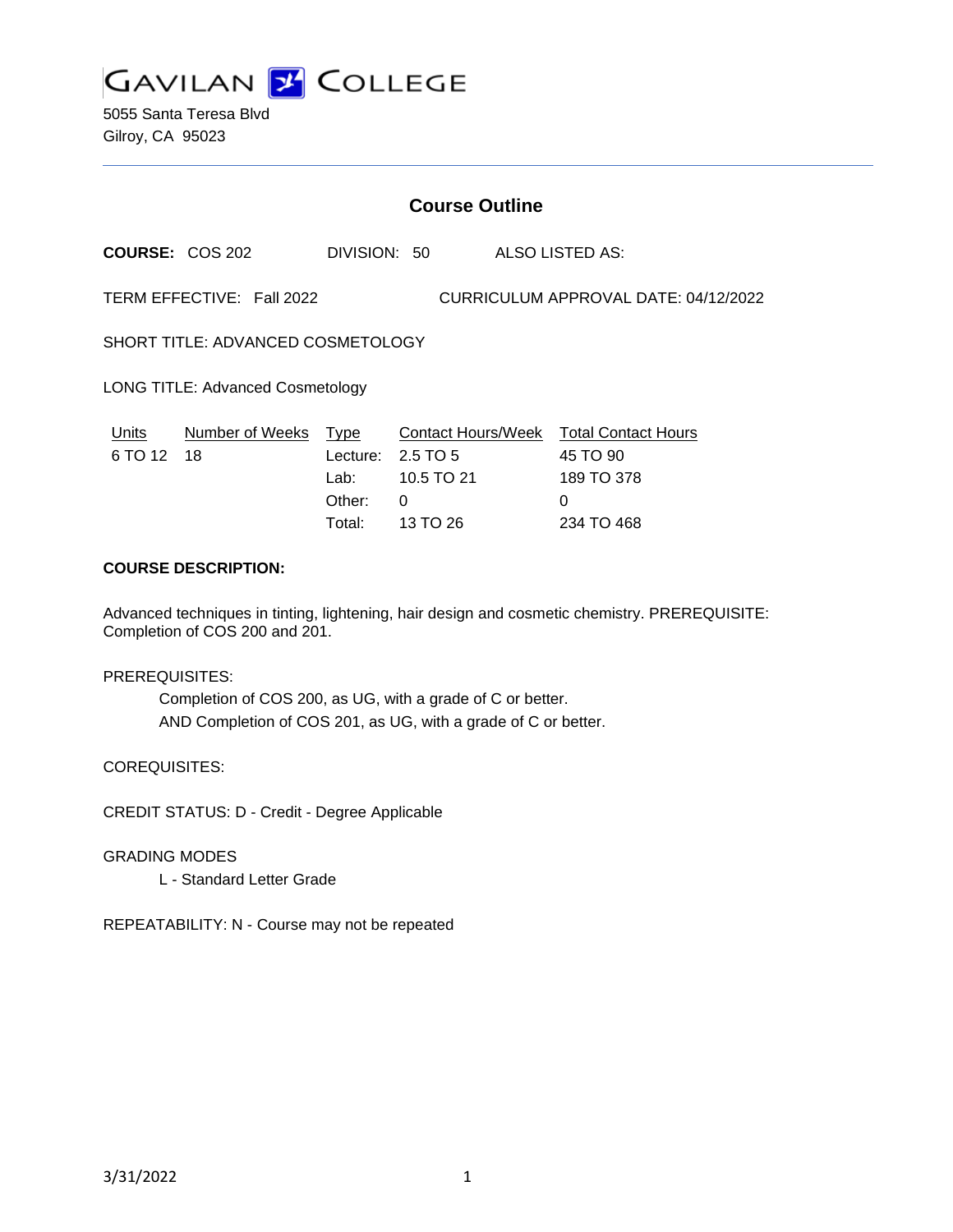SCHEDULE TYPES:

- 02 Lecture and/or discussion
- 03 Lecture/Laboratory
- 04 Laboratory/Studio/Activity
- 04A Laboratory LEH 0.65
- 05 Hybrid
- 71 Dist. Ed Internet Simultaneous
- 72 Dist. Ed Internet Delayed
- 73 Dist. Ed Internet Delayed LAB
- 73A Dist. Ed Internet LAB-LEH 0.65

# **STUDENT LEARNING OUTCOMES:**

By the end of this course, a student should:

1. Describe, demonstrate and apply advanced coloring techniques, with proper sanitary maintenance area (SMA) setup, based on a client's needs.

2. Explain the fundamentals of the theory of electricity, chemistry and sanitation as it relates to the cosmetology profession.

3. Describe, demonstrate and apply thermal hair styling and the press and curl application, based on a client's hair characteristics.

# **COURSE OBJECTIVES:**

By the end of this course, a student should:

1. Explain and demonstrate various hairstyling techniques such as finger-waving, curl construction, updo and braiding.

2. Explain the color theory and identify preventative and corrective steps on how to avoid or solve hair coloring problems.

3. Discuss and demonstrate the use of the process of decolorising.

4. Recognize the relationship between hair structure, perm chemistry, advanced perm techniques, client consultation, hair analysis and client protection.

5. Demonstrate various weaving methods/techniques.

6. Discuss the proper guidelines and describe and demonstrate proper sectioning and its relationship to professional hair sculpting, while correctly and safely using the basic hair shaping implements.

7. Describe and demonstrate nail wraps and repair, including using sanitary and safety measures.

# **CONTENT, STUDENT PERFORMANCE OBJECTIVES, OUT-OF-CLASS ASSIGNMENTS**

Curriculum Approval Date: 04/12/2022

# **LECTURE CONTENT:**

2.5 - 5 Hours

Content: Review the rules and regulations governed by the Department of Consumer Affairs Bureau of Barbering and Cosmetology. Review health and safety requirements and disinfecting and sanitizing procedures.

2.5 - 5 Hours

Content: Hairstyling - Updo and Braiding Techniques

5 - 10 Hours

Content: Theory of Electricity in Cosmetology: (a) Electricity/Fundamentals (b) Electro Therapy/ High Frequency, (c) Galvanic and Safety measures.

2.5 - 5 Hours

Content: Review Light Therapy: (a) Therapeutic lamps/appliances (b) Safety measures.

5 - 10 Hours

Content: Review Thermal Styling: (a) Method/techniques (b) Safety (c) Emergency first aid.

3/31/2022 2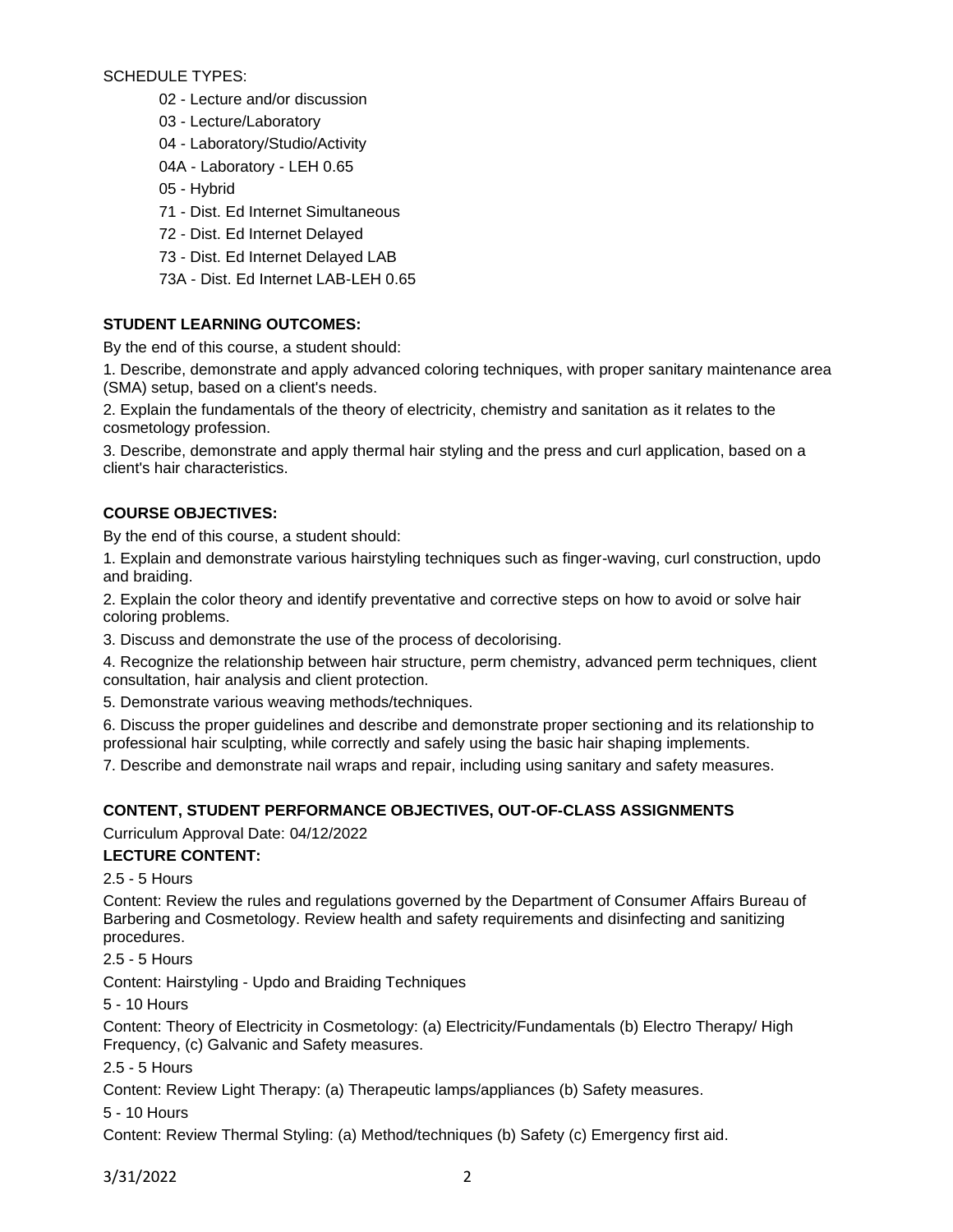## 11.5 - 23 Hours

Content: Cosmetology Chemistry: Hair Coloring Toners, purpose, benefits, color selection, application and highlighting. Review eyebrow and eyelash beautification and enhancement, including temporary hair removal. Includes sanitation and disinfection requirements.

## 5 - 10 Hours

Content: Cosmetology Chemistry: Contemporary Perms. Introduction to weaving, methods/technique, safety, student application, introduction to piggy back method technique.

### 7.5 - 15 Hours

Content: Discussions and demonstrations on the procedures for hair sculpting/haircutting using various implements. This will include graduation sculpting, razor sculpting techniques, a review of layered and uniform cuts, and techniques used in texturizing. As well as disinfecting and sanitizing instruments. Braiding procedures will be reviewed.

## 2.5 - 5 Hours

Content: Artificial Nails - Demonstrate nail wrap procedures, including using sanitary and safety measures. 2 Hours

Final Exam.

# **LAB CONTENT:**

17 - 34 Hours

Content:

Student application. Work press and curl hairstyling and curl construction procedures on the mannequins. Work pin curl and pin and roller placement procedures on the mannequins. Practice updo and braiding techniques. Also work on client services.

#### 22 - 44 Hours

Content: Practice the use of electrical appliances used in a salon utilizing proper safety measures. Student application. Work on client services.

### 11 - 22 Hours

Content: Practice the use of light therapy using safety measures. Student application. Work on client services.

#### 22 - 44 Hours

Content: Practice thermal styling. Practice safety measures. Student application. Work on client services.

#### 22 - 44 Hours

Content: Content: Student application of hair coloring. Solving hair coloring problems. Using the process of decolorising. Eyebrow and eyelash beautification and enhancement, including temporary hair removal. Practice disinfection and sanitation procedures. Work on client services.

#### 11 - 22 Hours

Content: Review Practical. Midterm Practical. Student application. Work on client services.

#### 22 - 44 Hours

Content: Student application of contemporary perms and weaving methods/techniques. Use safety measures. Work on client services.

## 33 - 66 Hours

Content: Practical application of hair sculpting/hair cutting techniques utilizing various implements. Includes disinfecting and sanitizing cutting instruments. This may include student presentations and discussions on techniques as well as working on client services. Practical application of braiding.

### 17 - 34 Hours

Content: Artificial Nails. Student application of nail wraps and repair. Utilize sanitary and safety measures.

#### 11 - 22 Hours

Content: Review practical. Complete practice practical exam. Student application. Work on client services. 2 Hours

Final Exam.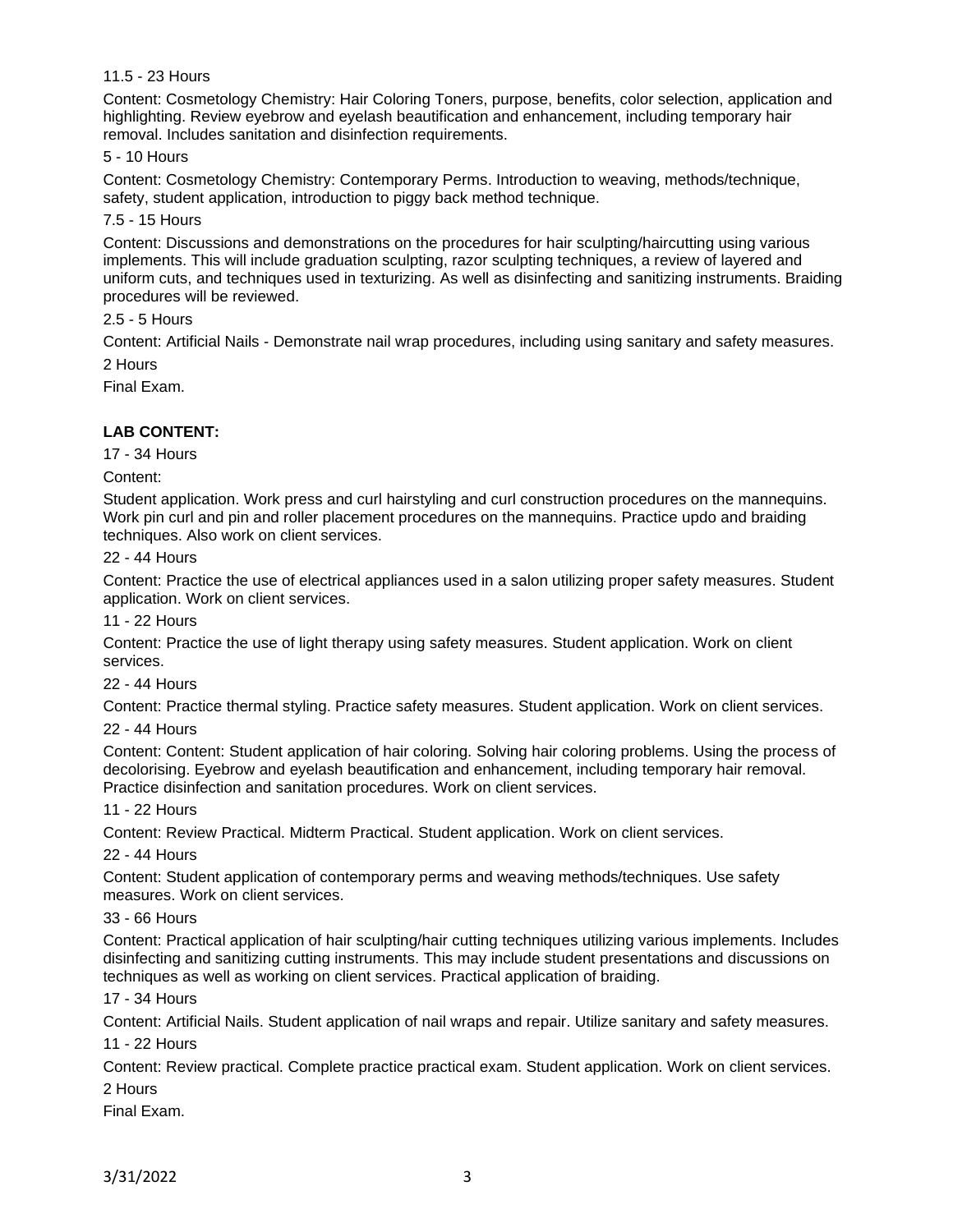## **METHODS OF INSTRUCTION:**

Lecture, Demonstration, Guided Practice, Audio-Visual Presentations, Guest Speakers

### **OUT OF CLASS ASSIGNMENTS:**

Required Outside Hours 50 Assignment Description Assignment: Read appropriate textbook chapter(s) and handouts.

Required Outside Hours 90 Assignment Description Assignments: Complete practical and theory workbook assignments on specific topics. Answer handout definitions. Complete assigned essay.

Required Outside Hours 40 Assignment Description Assignments: Review all chapters. Study class notes and handouts. Review for written and practical exams.

## **METHODS OF EVALUATION:**

Writing assignments Evaluation Percent 40 Evaluation Description Percent range of total grade: 30% to 60% Written Homework; Lab Reports; Essay Exams. If this is a degree applicable course, but substantial writing assignments are not appropriate, indicate reason: Course primarily involves skill demonstration or problem solving

Skill demonstrations Evaluation Percent 40 Evaluation Description Percent range of total grade: 30% to 60% Class Performance; Performance Exams

Objective examinations Evaluation Percent 20 Evaluation Description Percent range of total grade: 20% to 40% Multiple Choice; True/False; Matching Items; Other: Essay